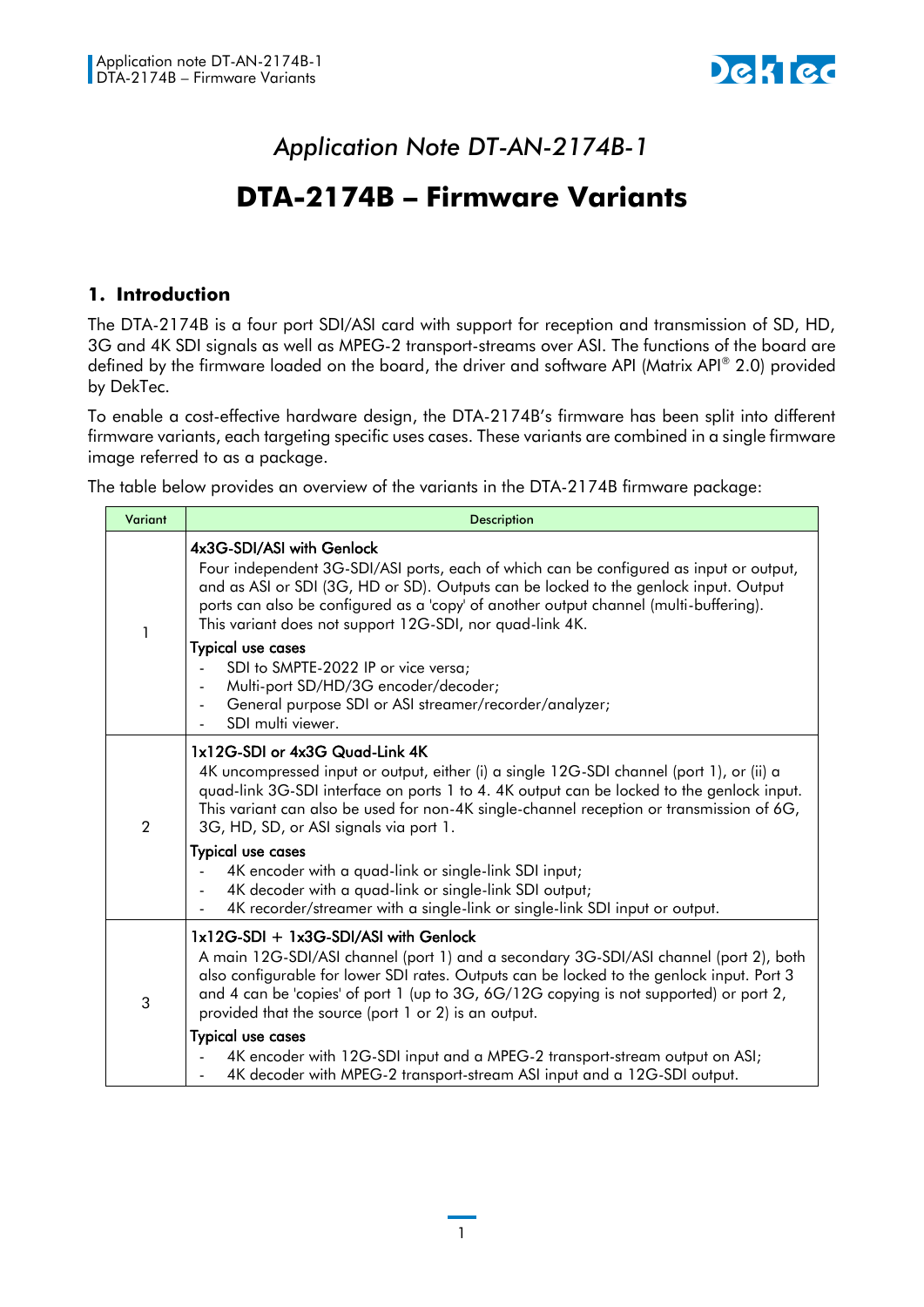

# **2. Variant 1 - 4x3G-SDI/ASI with genlock**

Variant 1 is the main workhorse for applications that need multiple ASI, SD-, HD- and/or 3G-SDI inputs or outputs. It features four independent ports, each configurable to operate as ASI or SD/HD/3G-SDI input or output.



Figure 1. Firmware variant 1 functional block diagram.

Each port can operate as double-buffered copy of another port to create multiple copies of the same output signal. Ports configures as output can be genlocked to a bi-/tri-level genlock reference signal applied to the genlock port on the DTA-2174B.

# **2.1. Variant 1 - Typical use cases**

The figure [below](#page-1-0) shows a use case for a DTA-2174B being used to encapsulated multiple SDI streams in SMPTE 2022 IP streams and the use of a second DTA-2174B on the other side to de-encapsulate the SDI from the SMPTE 2022 IP stream.



<span id="page-1-0"></span>Figure 2. Multi-stream SMPTE 2022 encapsulation and de-encapsulation with variant 1.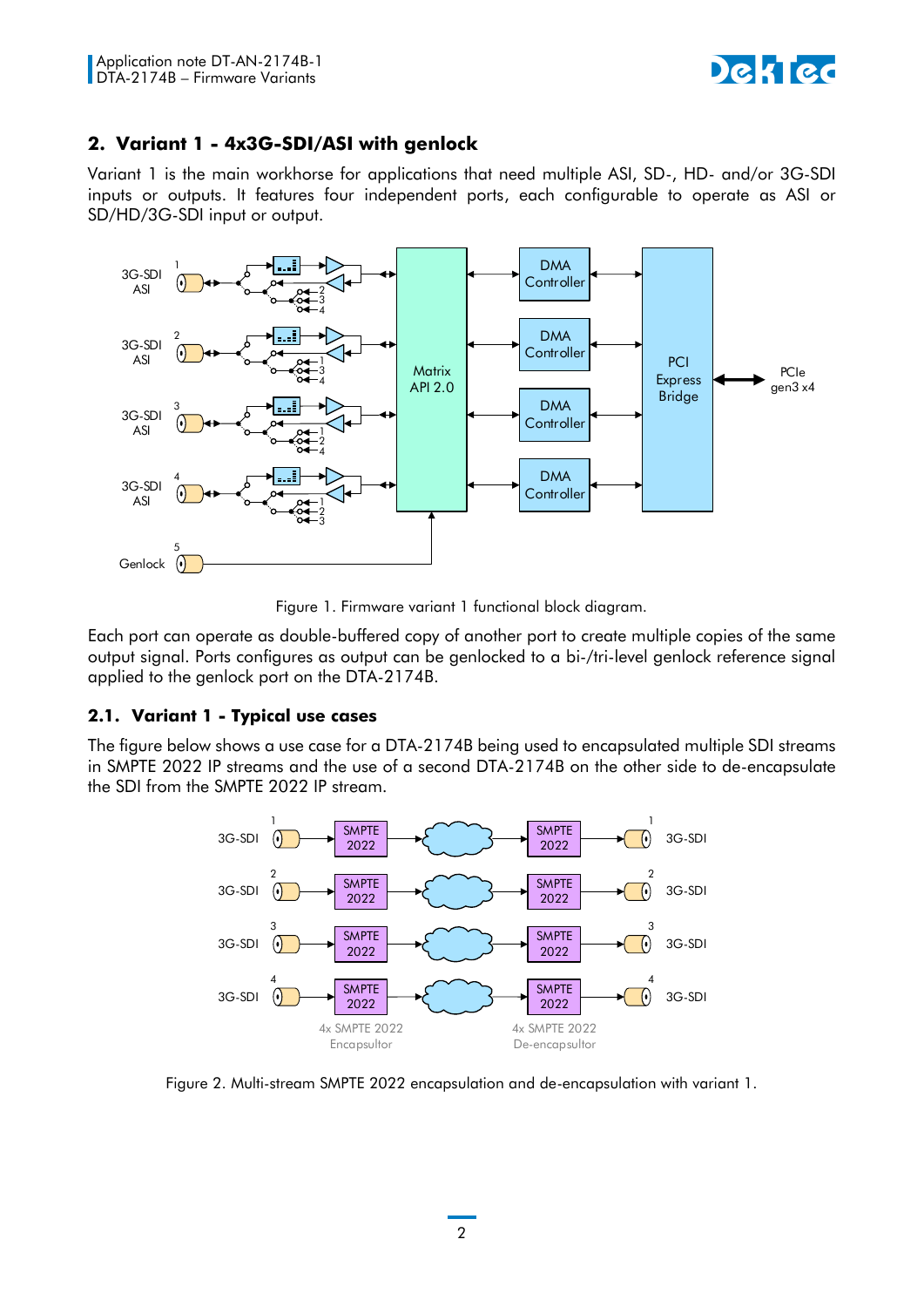



[Figure 3](#page-2-0) shows the usage of variant 1, for general streaming, recording, monitoring and analysis of ASI and SDI signals.



<span id="page-2-0"></span>Figure 3. ASI/SDI streaming and analysing using DekTec apps and variant 1.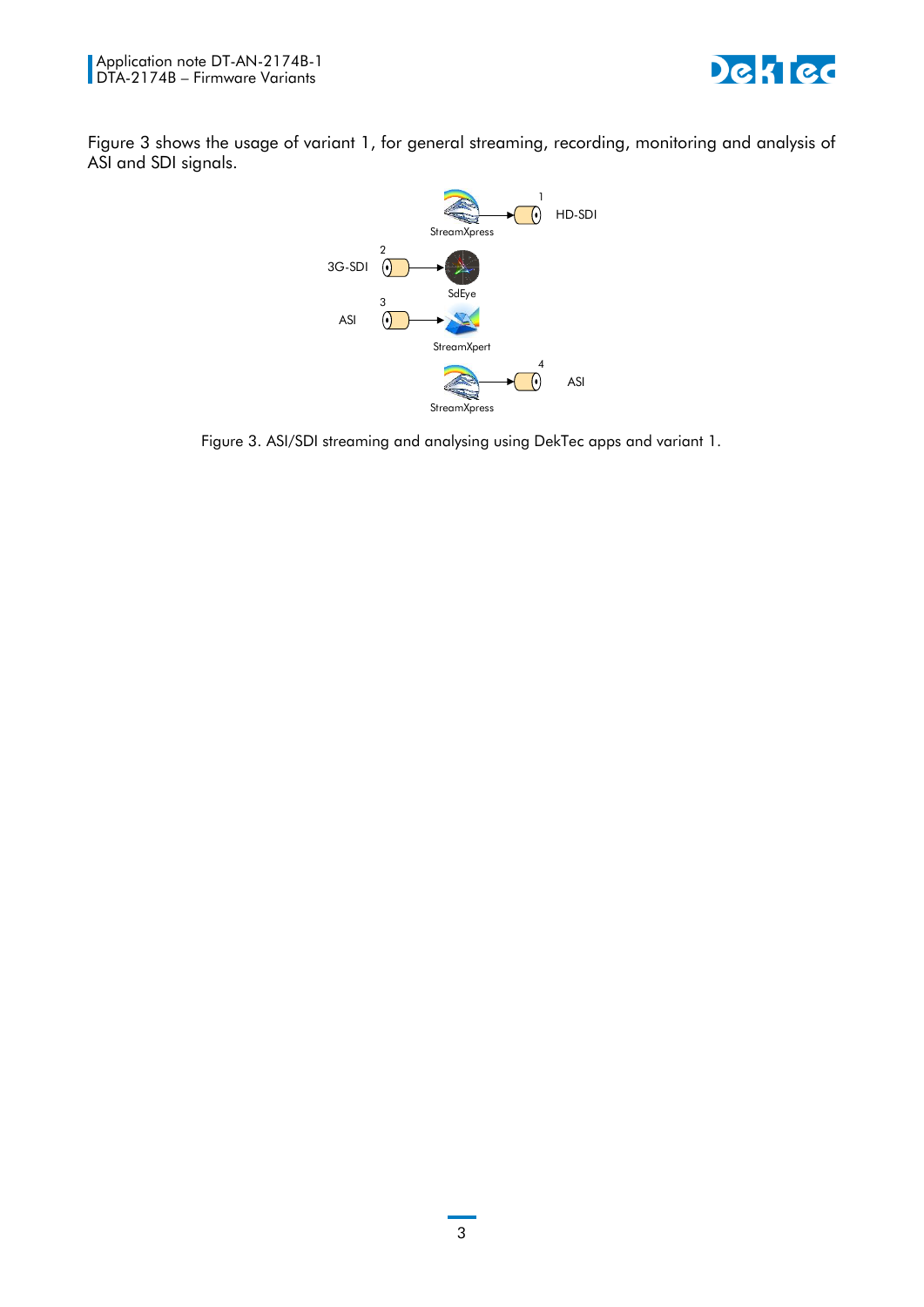

# **3. Variant 2 - 1x12G-SDI or 4x3G quad-link 4K**

Variant 2 is intended for applications that need 4K input or output in the form of a 4x 3G-SDI quadlink or as a single-link 12G-SDI interface.



Figure 4. Firmware variant 2 functional block diagram.

Port 1 can be used as stand-alone ASI, SD-, HD-, 3G-, 6G- or 12G-SDI input or output, in which case ports 2-4 cannot be used. Alternatively, all four ports can be combined to operate as input or output for reception and transmission of 4K video over a SMPTE-425-5 quad-link. As with variant 1, the genlock input can be used to synchronize the generated output signal to a genlock reference source.

#### **3.1. Variant 2 - Typical use cases**

The [below](#page-3-0) figures show some typical use scenarios for variant 2, where it is used in quad-link or single-link 4K encoder/decoder application.



Figure 5. Quad-link 4K encoder/decoder using variant 2.

<span id="page-3-0"></span>In quad-link mode the four ports of the DTA-2174B are used to transmit or receive four 3G-SDI signals. In single link mode port 1 is used to receive/transmit 4K video across 12G-SDI.



Figure 6. Single link 4K encoder/decoder using variant 2.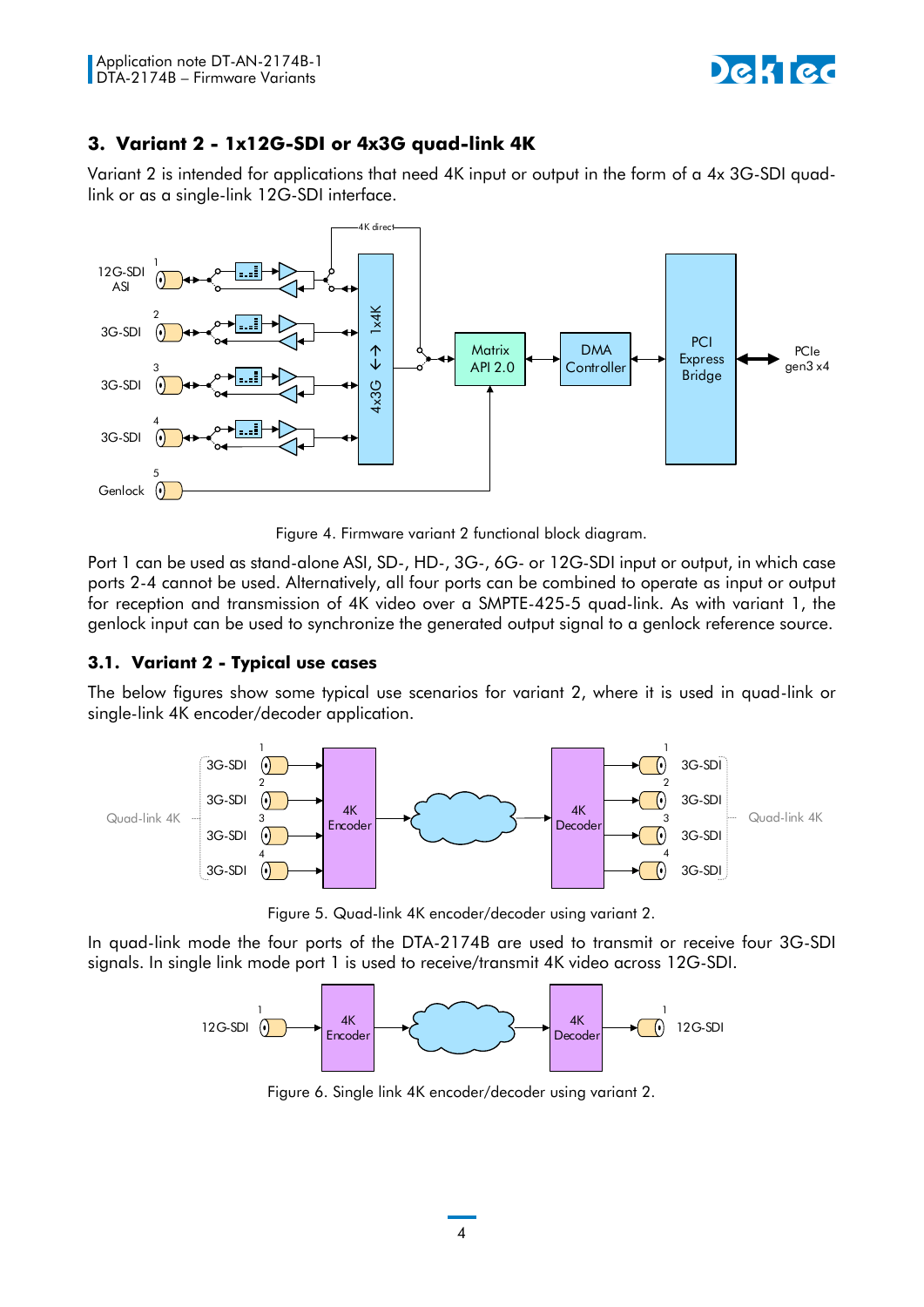

# **4. Variant 3 - 1x12G-SDI + 1x3G-SDI/ASI with genlock**

Variant 3 targets 4K encoding/decoding applications with uncompressed input or output over ASI or a scaled down copy of the 4K content for monitoring purposes.



Figure 7. Firmware variant 3 functional block diagram.

Port 1 supports all input and output configurations with ASI, SD-, HD-, 3G, 6G and 12G-SDI. Port 2 can independently of port 1 be used as input and output for ASI, SD-, HD and 3G-SDI signals or as a double buffered copy of port 1. Ports 3 and 4 can be configured as double-buffered copy of either port 1 or 2. However, the ports 2-4 cannot be configured as double-buffered copy of port 1 when this port is used as 6G- or 12G-SDI output. As for the other variants port 5 is used as bi-/tri-level genlock input for genlocking the boards outputs to a genlock reference signal.

# **4.1. Variant 3 - Typical use cases**

When compared to variant 2, variant 3 loses the ability to be used in applications which require quadlink 4K input or output. However, with a fully functional bi-directional second channel (i.e. port 2), variant 3 is ideal for making a 1U server based 4K encoder/decoder with ASI and 4K (12G-SDI) input or output, using a single DTA-2174B card as illustrated by [Figure 8](#page-4-0) and [Figure 9.](#page-4-1)



<span id="page-4-0"></span>Figure 8. Single link 4K encoder with ASI input using variant 3.



<span id="page-4-1"></span>Figure 9. Single link 4K decoder with ASI input using variant 3.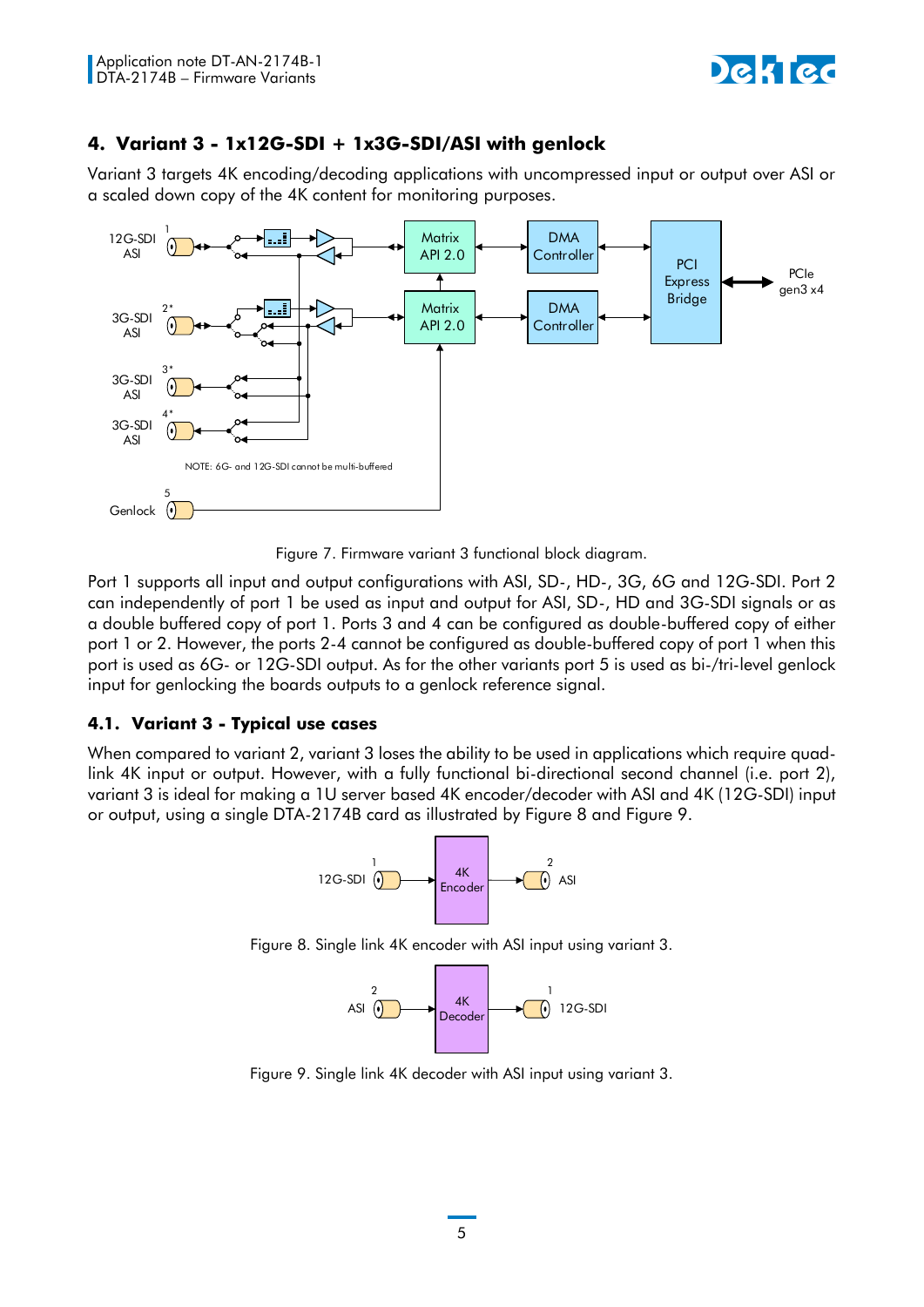

Another uses scenario for variant 3 is a 4K decoder with 12G-SDI output and a scaled-down copy for monitoring purposes as shown in the figure [below.](#page-5-0)



<span id="page-5-0"></span>Figure 10. 4K decoder with multi-buffered down-scaled output for monitoring using variant 3.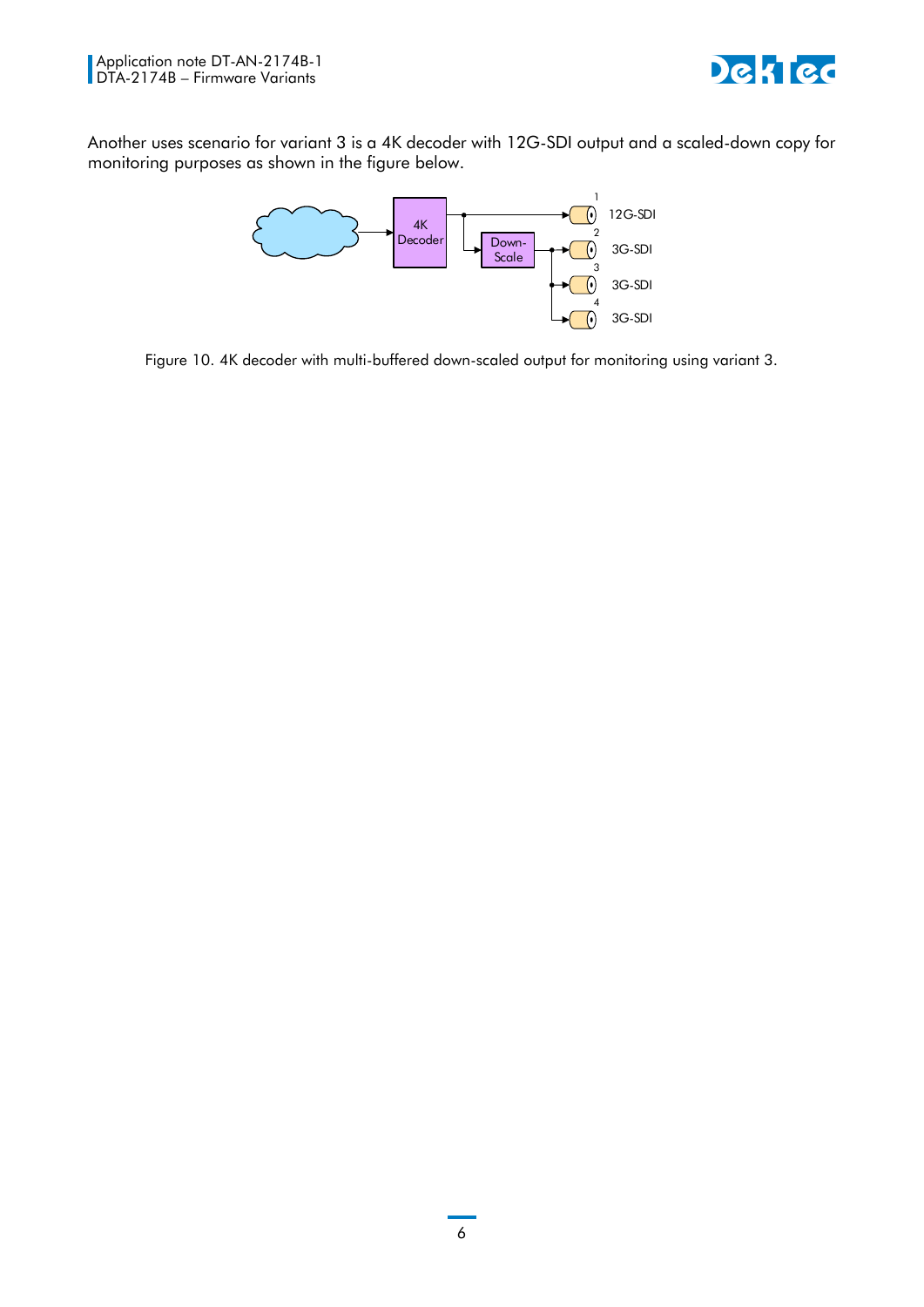

# **5. Switching between Variants**

The DTA-2174B supports runtime switching between firmware variants. Depending on whether the Windows or Linux OS is used a warm reboot of your system may be needed to complete activation of a different variant. For Windows a warm reboot is mostly unnecessary, while on Linux a warm reboot is mandatory.

Switching can be done programmatically, from a user application, through a call in the DTAPI or via the freely downloadable utility [DtInfo.](https://www.dektec.com/downloads/utilities/) Switching between variants takes a few seconds, not counting the time it takes to perform a warm reboot if this is required. The latest variant used is persisted, so that after a power cycle the DTA-2174B reboots to this variant. The following sections describe both methods of switching in more detail.

# **5.1. Switching Variants using DtInfo**

Switching between firmware variants can be done at several locations in the DtInfo GUI, namely (1) through the variant drop-list in the main GUI windows or (2) by activating a variant from the "Package Info" dialog and finally (3) through selecting a variant from the variant drop-list in the "Port Configuration" dialog.

| Version Information<br><b>DTAPI Service</b><br>Adapter #1 | v3.6.1.82                                           | V1.5.7.148<br>DtPoe <sup>1</sup><br>Dta<br>not present | <b>DtaNw</b> |                | Dtu<br>not present | not present     | For the latest DekTec product<br>information, please visit:<br>www.dektec.com | rad<br>$\bullet$ |
|-----------------------------------------------------------|-----------------------------------------------------|--------------------------------------------------------|--------------|----------------|--------------------|-----------------|-------------------------------------------------------------------------------|------------------|
| Bus<br>4                                                  |                                                     | 2174.200.008<br>SM<br>DTA-2174B Rev 6.1                | Package      | v1             | Info               | Licenses SY-SXP |                                                                               | Details          |
| Slot<br>$\circ$                                           | <b>TIME</b>                                         | Quad 3G-SDI/ASI ports (1x12G) with genlock             | Latest       | V <sub>1</sub> | Upgrade.           | I/O             | $1-4:In$                                                                      | Change           |
|                                                           | Variant 2: 1x12G-SDI or 4x3G quad-link 4K<br>$\sim$ |                                                        |              |                |                    |                 |                                                                               |                  |

Figure 11. Variant selection from the main DtInfo dialog.

Besides switching between variants, the 'Package Info' dialog shown [below](#page-6-0) also provides an overview of the variants available in the package currently loaded on the device. Clicking on the info link behind each variant opens a new dialog with a more detailed description of the variant as well as its release history.

| DTA-2174B Package Info                                   |                           |                                                                                             |             | ×               |
|----------------------------------------------------------|---------------------------|---------------------------------------------------------------------------------------------|-------------|-----------------|
| flash memory.                                            |                           | A package is a collection of firmware variants, stored on the DekTec device in non-volatile |             |                 |
|                                                          |                           | <b>PACKAGE CONTENTS</b>                                                                     |             |                 |
| Variant                                                  |                           | Name                                                                                        |             | Active          |
| DTA-2174B-1                                              | 4x3G-SDI/ASI with genlock |                                                                                             | <b>Info</b> | <b>Activate</b> |
| DTA-2174B-2                                              |                           | 1x12G-SDI or 4x3G quad-link 4K                                                              | Info        |                 |
| DTA-2174B-3                                              |                           | 1x12G-SDI + 1x3G-SDI/ASI with genlock                                                       | <b>Info</b> | Activate        |
| <b>Current package version</b><br>Latest package version |                           | v1 Build 2020.02.06 08:50<br>v1<br>٠                                                        |             |                 |
| package is not required.                                 |                           | The package loaded on this DTA-2174B is the latest version available. Upgrading the         |             |                 |

Figure 12. Variant activation from the 'Package Info' dialog.

<span id="page-6-0"></span>If a new version of the package is available, upgrading to this new version can be done from this this dialog as well.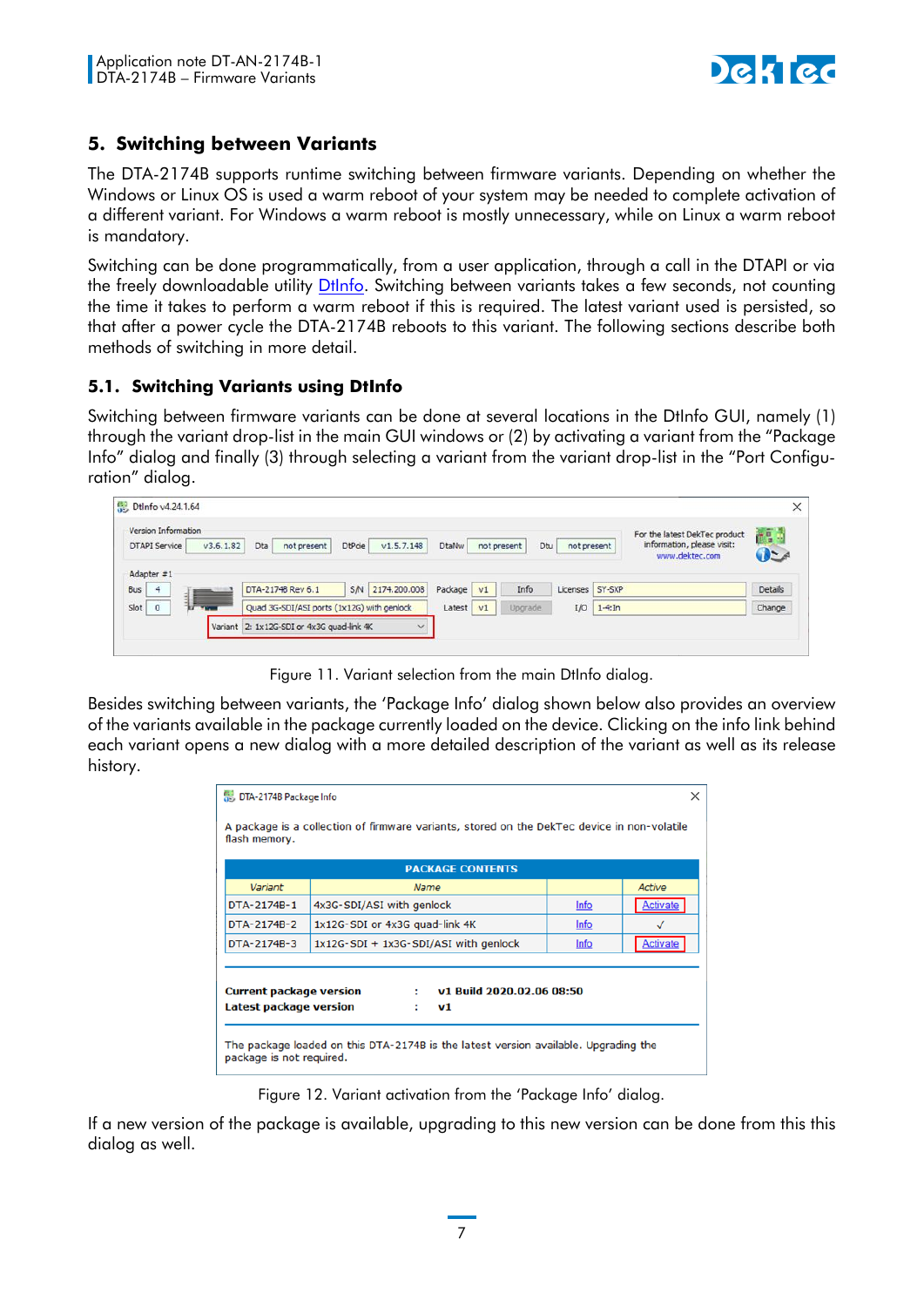

| Port Configuration for DTA-2174B #2174.200.008 |                      |                       |                                            |                 |                 |                             |           | $\times$   |
|------------------------------------------------|----------------------|-----------------------|--------------------------------------------|-----------------|-----------------|-----------------------------|-----------|------------|
| Port Information                               |                      | Device Identification |                                            |                 |                 | <b>Device Status</b>        |           |            |
|                                                |                      |                       | DTA-21748 Rev 6.1                          | <b>S/N</b>      | 2174.200.008    | Temperature 1               | 57        | ٩C         |
|                                                |                      |                       | Quad 3G-SDI/ASI ports (1x12G) with genlock |                 |                 | Temperature 2               | <b>NA</b> | ٩C         |
| <b>DR.31748 Quad 3G-SDIAS Ports</b>            |                      |                       |                                            | 3<br><b>Bus</b> | $\circ$<br>Slot | Fan1 speed                  | <b>NA</b> | <b>RPM</b> |
| $1 - 2$<br>$2 - $                              |                      |                       |                                            |                 |                 |                             |           |            |
| $3 -$<br>$4 -$                                 |                      |                       |                                            |                 |                 | Fan2 speed                  | <b>NA</b> | <b>RPM</b> |
| $5 -$                                          |                      | Package               |                                            |                 |                 | <b>PCIe Characteristics</b> |           |            |
|                                                |                      | Current               | v1                                         |                 | Info            | <b>Active PCIe lanes</b>    | PCIe3 x4  |            |
| PCle3 x4                                       |                      | Latest                | v1                                         |                 | Downgrade       | <b>Bandwidth required</b>   | 23760     | Mbps       |
|                                                |                      | Variant               | 2: 1x12G-SDI or 4x3G quad-link 4K          |                 | $\checkmark$    | Bandwidth available         | 31507     | Mbps       |
|                                                |                      |                       |                                            |                 |                 |                             |           |            |
| Port 1 - ASI/SDI<br>Invalid signal             | $\odot$ Input        |                       |                                            | $\checkmark$    |                 |                             |           |            |
|                                                | O Output             |                       | 12G-SDI 2160p59.94                         | $\checkmark$    |                 |                             |           | Advanced   |
|                                                |                      |                       |                                            |                 |                 |                             |           |            |
| Port 2 - ASI/SDI<br>Internal input             | $\odot$ Input        |                       |                                            | $\sim$          |                 |                             |           |            |
|                                                | O Output             |                       | 3G-SDI 1080p50-A                           | $\checkmark$    |                 |                             |           | Advanced   |
|                                                |                      |                       |                                            |                 |                 |                             |           |            |
| Port 3 - ASI/SDI<br>Internal input             | $①$ Input            |                       |                                            | $\checkmark$    |                 |                             |           |            |
|                                                | O Output             |                       |                                            | $\checkmark$    |                 |                             |           | Advanced   |
|                                                |                      |                       | 3G-SDI 1080p50-A                           |                 |                 |                             |           |            |
| Port 4 - ASI/SDI                               | $\circledcirc$ Input |                       |                                            |                 |                 |                             |           |            |
| Internal input                                 |                      |                       |                                            | $\checkmark$    |                 |                             |           | Advanced   |
|                                                | O Output             |                       | 3G-SDI 1080p50-A                           | $\checkmark$    |                 |                             |           |            |
| Port 5 - Analog Genlock                        |                      |                       |                                            |                 |                 |                             |           |            |
| Currently not in use                           | $\odot$ Input        |                       |                                            | $\checkmark$    | Genref=Off      |                             |           | Advanced   |
|                                                | Output               | SD-SDI 625i50         |                                            | $\checkmark$    |                 |                             |           |            |
| Port 6 - Internal Reference (Virtual Port)     |                      |                       |                                            |                 |                 |                             |           |            |
| Locked                                         | $\odot$ Input        |                       |                                            |                 | Genref=On       |                             |           | Advanced   |
|                                                | Output               | SD-SDI 625i50         |                                            | $\checkmark$    |                 |                             |           |            |
|                                                |                      |                       | Ok<br>Cancel                               |                 | Apply           |                             |           |            |

Figure 13. Variant selection from 'Port Configuration' dialog.

<span id="page-7-0"></span>The final location for switching variants is 'Port Configuration' dialog as shown in the figure [above.](#page-7-0)

#### **5.2. Switching Variants Programmatically**

Programmatic switching between variants is done using the DtDevice:: SetFirmwareVariant method. Before switching to a different variant, the application should fully detach from the DTA-2174B hardware, otherwise the switch cannot be completed, and a warm-reboot is necessary to complete it. Due to limitations of the Linux OS a warm-reboot will be required by definition after calling